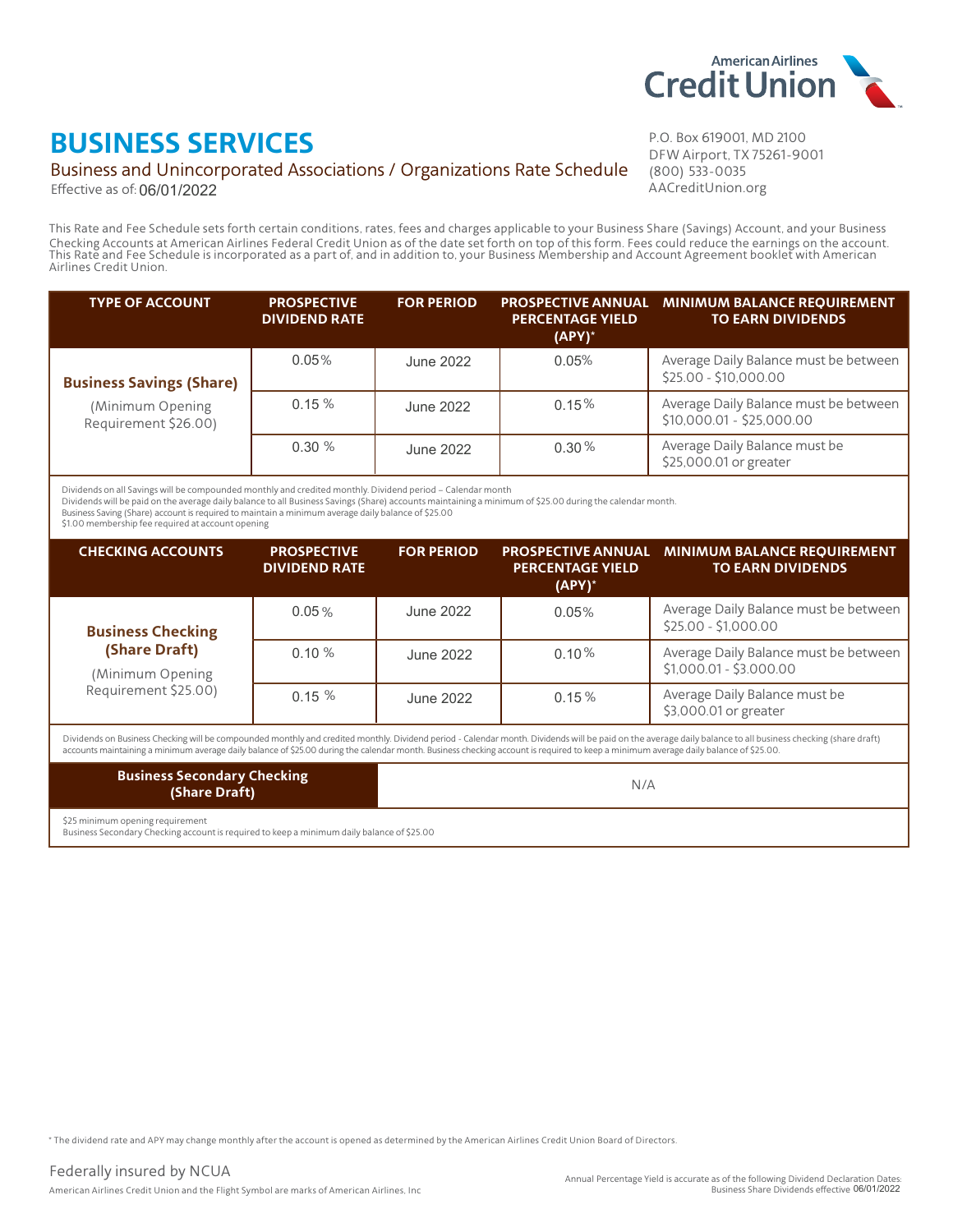

## **BUSINESS SERVICES**

Business and Unincorporated Associations/Organizations Fee Schedule Fees effective as of: 04/01/2022

| Fees Applicable to all Business Accounts                                                                                                                                               |                                              |
|----------------------------------------------------------------------------------------------------------------------------------------------------------------------------------------|----------------------------------------------|
| Stop Payment processed by Member Services                                                                                                                                              | \$25.00 Each                                 |
| Stop Payment via Online Banking                                                                                                                                                        | \$15.00 Each                                 |
| Unpaid Non-Sufficient Funds (NSF) Fee<br>(Includes NSF & Uncollected Funds (UCF); Fee imposed per presentment<br>for checks, ACH or other electronic transactions)                     | \$25.00 Each                                 |
| Paid NSF (Non-Sufficient Funds) Card Fee<br>One-Time Debit and ATM card transactions                                                                                                   | \$25.00 Each                                 |
| Paid NSF (Non-Sufficient Funds) on Checks<br>& ACH                                                                                                                                     | \$25.00 Each                                 |
| <b>Returned Deposit Items</b>                                                                                                                                                          | \$15.00 Each                                 |
| Paper Statements and Duplicate Statements                                                                                                                                              | \$5.00 Each                                  |
| Online Statements (e-statements)                                                                                                                                                       | NO FEE                                       |
| Duplicate Check Copy Fee                                                                                                                                                               | \$2.00\Page                                  |
| Research Adjustment (1 Hour Minimum)                                                                                                                                                   | \$25.00\Hour                                 |
| Foreign Collection Item Fee                                                                                                                                                            | \$25.00 Each                                 |
| U.S. Collection Item Fee                                                                                                                                                               | \$15.00 Each                                 |
| CO-OP Shared Branch®<br>(Transactions greater than four a month)                                                                                                                       | \$5.00\Each                                  |
| Funds Transfer ((Wires)                                                                                                                                                                |                                              |
| Incoming (Domestic & International)<br><b>Outgoing Domestic</b><br>Outgoing International                                                                                              | NO FEE<br>\$20.00 Each<br>\$45.00 Each       |
| Federal Express:<br>Overnight<br>Saturday<br>International                                                                                                                             | \$10.00 Each<br>\$25.00 Each<br>\$30.00 Each |
| ATM Withdraws and ATM Denials                                                                                                                                                          | \$2.00 Each                                  |
| Foreign/International Transaction Fee                                                                                                                                                  | 1% Transaction                               |
| Escheatment Fee Will be assessed to cover administrative<br>costs associated with escheating your account to the state after<br>the requisite dormant period designated by your state. | \$25.00 Each                                 |

| <b>Business Savings Accounts</b>                                                                                                                                   |              |
|--------------------------------------------------------------------------------------------------------------------------------------------------------------------|--------------|
| Withdrawal Fees (More than one Savings withdrawal<br>under \$250.00, excluding ATM or Shared Branch transactions,<br>during any 30-day period)                     | \$2.00 Each  |
| Deposited Items (Cash, Coin, Check) (First 10<br>items free)                                                                                                       | \$0.15 Each  |
| Items Paid (First 10 items free)                                                                                                                                   | \$0.15 Each  |
| Membership Fee (Collected at time of account opening)                                                                                                              | \$1.00 Each  |
| Inactive Membership Fee (No member generated<br>activity or communication with us for 12 consecutive months<br>and combined Savings balance of less than \$250.00) | \$5.00\Month |
| Account Closure (if closed within six months of opening<br>account)                                                                                                | \$30.00 Each |

P.O. Box 619001, MD 2100 DFW Airport, TX 75261-9001  $(800) 533 - 0035$ AACreditUnion.org

| <b>Overdraft Protection</b>                                                                                                             |                                                |                                                     |
|-----------------------------------------------------------------------------------------------------------------------------------------|------------------------------------------------|-----------------------------------------------------|
| Overdraft Loan (See Loanliner Addendum for<br>complete Terms & Conditions)                                                              |                                                | Transfers will be moved<br>in increments of \$10.00 |
| Automatic Transfer Fee (From eligible<br>account per posting. Transfers will be moved in<br>increments of \$100.00 from target source.) | \$5.00 Each                                    |                                                     |
| <b>Business Checking Accounts</b>                                                                                                       |                                                |                                                     |
| Deposited Items<br>$0 - 100$<br>Free<br>101-250<br>\$0.15 Each<br><b>Over 250</b><br>\$0.35 Each                                        | Items Paid<br>$0 - 100$<br>101-250<br>Over 250 | Free<br>\$0.15 Each<br>\$0.35 Each                  |
| Imaged Check Detail Included in monthly<br>account statement (Fee not applicable on estatements)                                        |                                                | \$2.00\Month                                        |
| Original or Substitute Check                                                                                                            |                                                | \$15.00 Each                                        |
| Cashier's Check Fee                                                                                                                     |                                                | \$2.00 Each                                         |

| Online Banking                                                                                                     |                                                                                                             |
|--------------------------------------------------------------------------------------------------------------------|-------------------------------------------------------------------------------------------------------------|
| Monthly Service Fee                                                                                                | NO FEE                                                                                                      |
| <b>Bill Payment Monthly Service Fee</b>                                                                            | NO FEE                                                                                                      |
| Mobile Deposit                                                                                                     | \$0.35 Each                                                                                                 |
| Account-to-Account Transfer (Member<br>transferring funds to own account at another U.S. financial<br>institution) | NO FEE                                                                                                      |
| Next Day Bill Payment                                                                                              | \$9.95 Each                                                                                                 |
| Overnight Check                                                                                                    | \$14.95 Each                                                                                                |
| <b>Bill Payment Non-Sufficient Funds</b><br>(NSF) Fee                                                              | \$35.00 Each<br>(\$25.00 by the Credit Union<br>and \$10.00 by CheckFree via<br>direct debit from checking) |

| <b>External Transfer Fees</b><br>(Please note, 1st time transaction will be three days and sending account owner name and<br>receiving account owner name must be identical) |        |
|------------------------------------------------------------------------------------------------------------------------------------------------------------------------------|--------|
| Standard Transfer INTO the Credit<br>Union-three day                                                                                                                         | NO FFF |
| Standard Transfer OUT OF the Credit<br>Union-three day                                                                                                                       | NO FFF |

#### Federally insured by NCUA

\*CO-OP Network is a registered trademark of CO-OP Financial Services.

Visa is a registered trademark of Visa International Service Association<br>American Airlines Credit Union and the Flight Symbol are marks of American Airlines, Inc.